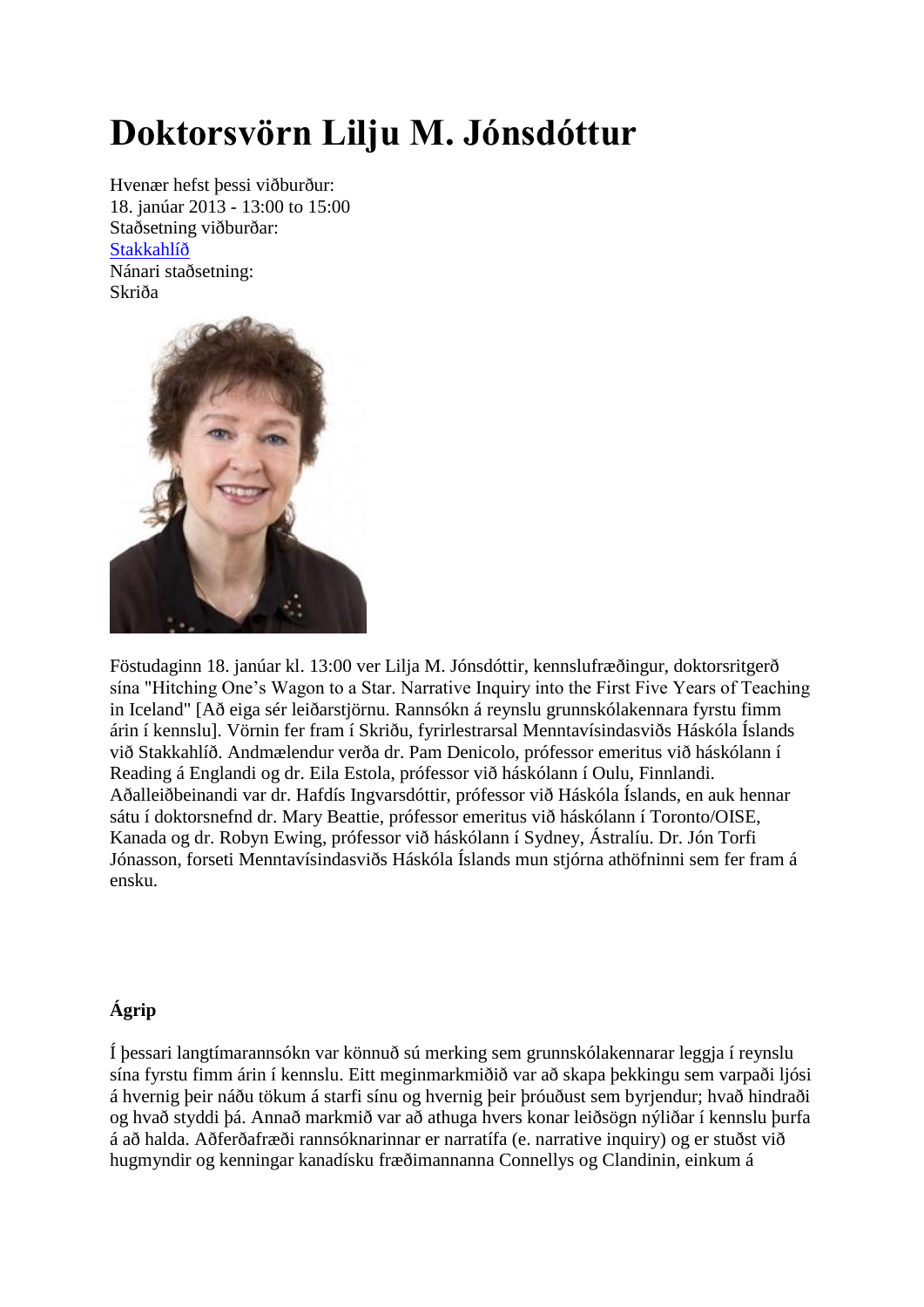skilgreiningum þeirra á hugtakinu "persónuleg, hagnýt þekking" (e. Personal Practical Knowledge).

Í ritgerðinni eru sagðar sögur þriggja ungra kennara. Rætt var við þá frá því áður en þeir hófu kennslu og síðan árlega í fimm ár, auk þess sem fylgst var með kennslu þeirra.

Niðurstöður rannsóknarinnar staðfesta að sterk tengsl eru á milli reynslu þátttakendanna af uppvexti og 14 ára skólagöngu, bæði jákvæðrar og neikvæðrar reynslu, og hugmynda þeirra um hvað einkennir góðan kennara og um leið hvers konar kennarar þeir vilja verða. Þessi reynsla mótar öðru fremur þekkingu þeirra á kennarastarfinu og hugsjónir þeirra og sýn á kennslu og skólastarf. Þá varpa niðurstöðurnar ljósi á áhrif kennaramenntunarinnar á hugmyndir þeirra, viðhorf, gildi og afstöðu til skólastarfs og menntunar og á hugmyndir þeirra um hvernig kennarar þeir vildu verða. Loks sýna niðurstöður hvernig hugmyndum þeirra og viðhorfum var ógnað af þeim erfiðleikum sem nýliðarnir stóðu frammi fyrir fyrstu ár sín í kennslu.

Rannsóknin leiðir í ljós hversu mikilvægt það er að veita byrjendum í kennslu mun meiri stuðning en í boði hefur verið hér á landi og í lengri tíma en tíðkast hefur. Rannsóknin varpar einnig margvíslegu ljósi á reynslu hinna ungu kennara fyrstu fimm árin í starfi , allt frá því að vera byrjendur í kennslu og til þess að verða mjög hæfir kennarar fyrr en búast mátti við. Niðurstöður má því nýta með ýmsum hætti í kennaramenntun.

... ... ... ... ... ...

Lilja M. Jónsdóttir er fædd 25. janúar 1950 í Reykjavík. Hún lauk B.Ed. prófi frá Kennaraháskóla Íslands 1978 og meistaraprófi í kennslufræðum frá háskólanum í Toronto/OISE 1995. Lilja starfaði sem grunnskólakennari við Æfinga- og tilraunaskóla Kennaraháskóla Íslands (síðar Æfingaskóli KHÍ og nú Háteigsskóli) nánast samfellt til vors 2003, varð æfingakennari við Kennaraháskóla Íslands haustið 1988, og svo lektor við sama skóla haustið 1999 og gegnir þeirri stöðu enn. Lilja er gift Ingvari Sigurgeirssyni, prófessor við Kennaradeild Háskóla Íslands og eru synir þeirra Ragnar Freyr, gigtarlæknir við háskólasjúkrahúsið í Lundi og Kjartan Þór, M.A. í heimspeki frá Kaupmannahafnarháskóla.

## **Abstract**

This longitudinal research explores the meaning that Icelandic beginning teachers make of their experiences the first five years of teaching. The central aim was to create knowledge that would reveal their process of learning and development; what hindered them and what supported them. Another aim was to examine the various forms of support novice teachers require throughout the early years of teaching. The research methodology is narrative inquiry and it draws heavily on the ideas of the Canadian scholars, Connelly and Clandinin, particularly on their definitions of the term 'personal practical knowledge'.